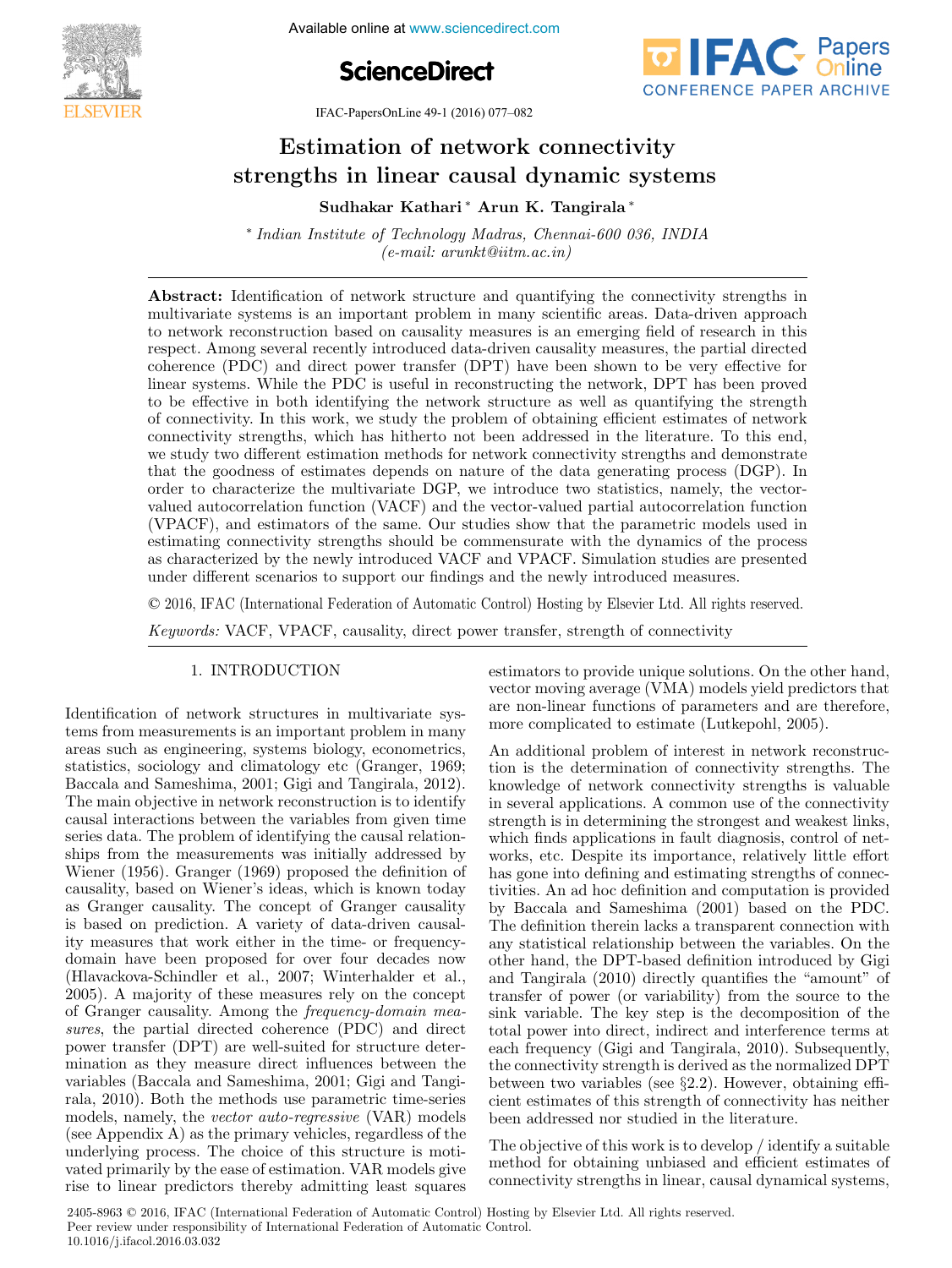or jointly stationary linear processes, based on the definition given in Gigi and Tangirala (2010). The specific questions of interest are:

- (1) Does blindly adapting a VAR structure, without paying attention to the process characteristics, lead to inefficient estimates of connectivity strengths?
- (2) Is it possible to devise practically useful measures that provide insights into the underlying multivariate data generating process?
- (3) Does estimation of strength of connectivity by fitting a model that is commensurate with the process characteristics always give rise to efficient estimates in all the cases?

The first question assumes prominence in light of the fact that VAR models are widely used in the network reconstruction of linear causal dynamical systems. While this choice of model structure might serve the purpose of reconstruction, it may not be appropriate for obtaining efficient estimates of connectivity strengths, particularly when the underlying mechanism of the DGP is in significant deviation from the VAR structure. The second issue of interest is a natural follow-up of the first one. Since it is suspected that VAR model structures can lead to biased and / or inefficient estimates of strengths, it is necessary to be equipped with measures that provide insights into the nature of the DGP. The measures that exist in the multivariate time-series literature, namely, the matrix auto-correlation function (ACF) and its partial counterpart (Wei, 2005) do not, unfortunately, present sufficient insights into the collective characteristics of the multivariate process (see Appendix B). They are, however, ideally suited for obtaining a knowledge of the individual channel characteristics. Finally, the third issue of interest, perhaps being the practically most relevant one, is also a question that demands broader and comprehensive study. Therefore, for present, we restrict our scope of study to the first two issues.

The connectivity strength, as defined in (3), is a non-linear rational function of the model coefficients. Therefore, they do not lend themselves easily to a theoretical analysis of the bias and variance, i.e., it is difficult to theoretically derive the distributional characteristics of the estimates. Therefore, we adopt a Monte-Carlo simulation approach in this work. In addition, we introduce two new statistics, namely, the vector-valued ACF and partial ACF, for characterizing the correlation structure in multivariate stationary processes. These measures are useful in providing a collective picture of the correlation and can be thought of as multivariate analogues of the ACF and partial ACF (PACF) for the univariate process (Shumway and Stoffer, 2000; Tangirala, 2014). They possess similar properties as that of the univariate versions and aid in determining the order of VMA and VAR models, respectively. Further, we provide expressions for estimating these functions and study their distributional characteristics through Monte-Carlo simulations.

One of the main findings of this work is that VAR models are only suited for efficient estimation of connectivity strengths when the DGP is also of the VAR type. Any deviation, for e.g., when the DGP is VMA type, the use of VAR models result in biased and / or inefficient estimates,

even when the VAR model order is chosen appropriately, i.e., the resulting model passes all necessary diagnostic tests. This finding, while prima facie, may be unsurprising, is also interesting since the connectivity strengths are defined in terms of the VAR model. On the other hand, when the model structure is chosen in accordance with the process characteristics, as determined by the vectorvalued ACF / PACF, one obtains unbiased and relatively efficient estimates. A broader message of this work is that it is advisable to choose a model that is commensurate with the data generating mechanism rather than always choosing a VAR model for network reconstruction, which is the general practice. Further, the vector-valued ACF and PACF is potentially useful in developing multivariate time-series models for other applications as well.

The paper is organized as follows. Section 2 reviews vector time series models and quantification of connectivity strengths along with the estimation techniques. In Section 3, we introduce the vector-valued ACF and PACF and their sample versions with three illustrative examples. Simulation case studies are presented in Section 4. The paper ends with a few concluding remarks in Section 5.

## 2. PRELIMINARIES

This section reviews the quantification of connectivity strengths and their estimation methods based on parametric vector time-series modeling, a brief overview of which is provided in Appendix A.

#### 2.1 Quantification of power transfers

The quantification of direct and indirect influences in terms of power transfer is obtained by developing direct and indirect transfer functions based on the signal flow graph representation of the process (Gigi and Tangirala, 2010). The mathematical expression for direct power transfer function  $(h_{D,ij}(\omega))$ from source  $x_j$  to sink  $x_i$  is given as,

$$
h_{D,ij}(\omega) = \begin{cases} \frac{-\bar{a}_{ij}(\omega) \det(\bar{\mathbf{M}}_{ij})}{\det(\bar{\mathbf{A}}(\omega))}, & i \neq j \\ \frac{\det(\bar{\mathbf{M}}_{ij})}{\det(\bar{\mathbf{A}}(\omega))}, & i = j \end{cases}
$$
(1)

where  $\bar{M}_{ij}(\omega)$  is the minor matrix of the matrix  $\bar{A}(\omega)$ , which is obtained from  $\bar{\mathbf{A}}(\omega)$  by eliminating both  $i^{th}$  and  $i^{th}$  row and column.

The squared magnitudes of direct power transfer (DPT) from source  $x_j$  to sink  $x_i$  is,

$$
|\psi_{ij}(\omega)|^2 = |h_{D,ij}(\omega)|^2 \tag{2}
$$

The DPT gives both the structural information and the strength of connectivities of the process.

### 2.2 Strength of connectivities

The strength of connectivity is quantified based on the direct power transfer between the variables (Gigi and Tangirala, 2010). For a link connecting source  $x_i$  to sink  $x_i$ , the normalized connectivity strength is defined as (Gigi and Tangirala, 2012),

$$
\beta_{ij} = \frac{\int_0^{\pi} |\psi_{ij}(\omega)|^2 d\omega}{\int_0^{\pi} |\psi_{jj}(\omega)|^2 d\omega}
$$
\n(3)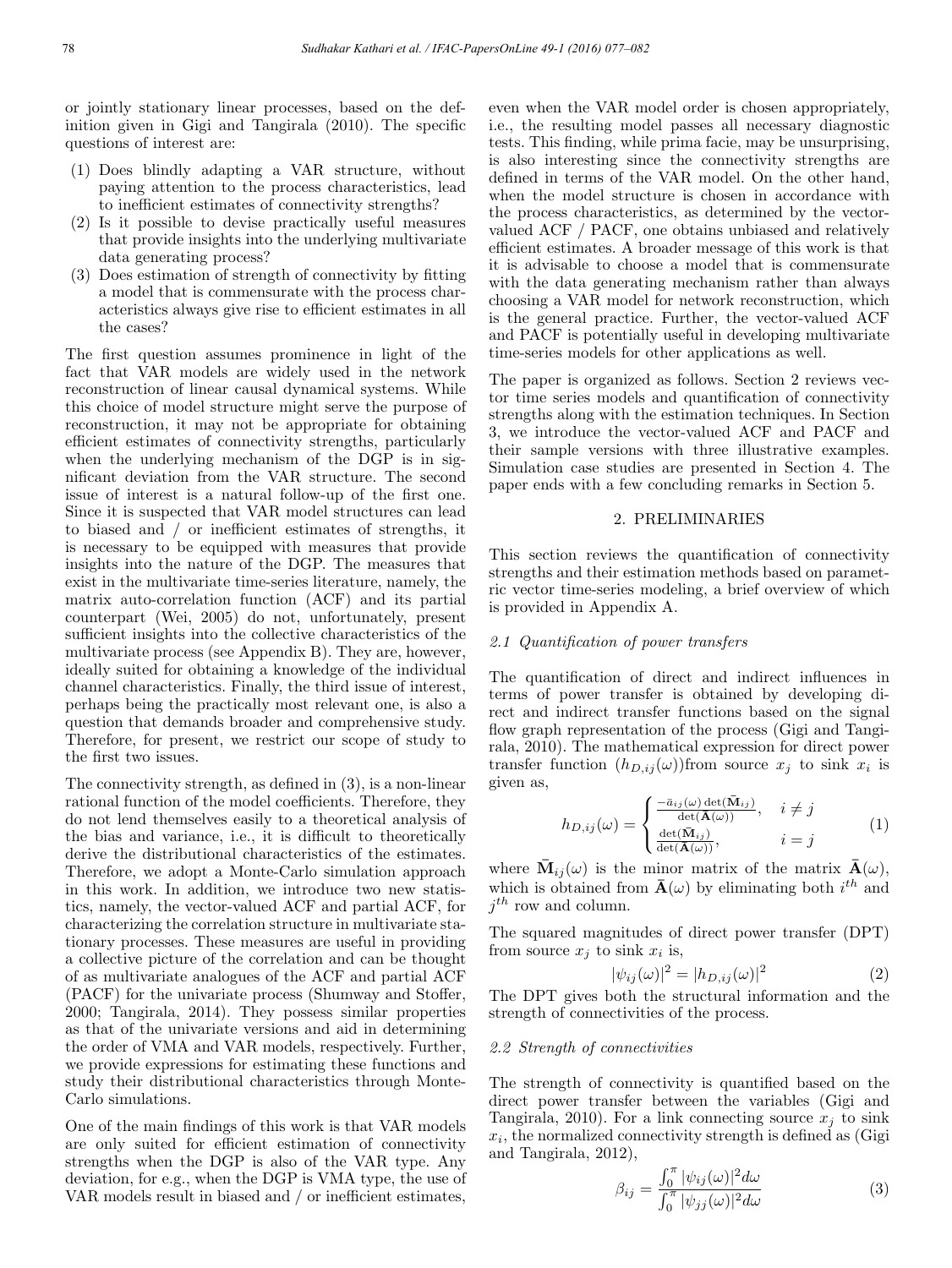It is also possible to use other normalization factors (for example, see Garg and Tangirala (2014)).

## 2.3 Estimation techniques

In this work, the strength of connectivity is obtained using parametric models based on the expression given in (3). Here, we study the use of three different approaches (i) VAR approximation, (ii) VMA approximation, and (iii) fitting a model that is commensurate with the process characteristics.

VAR approximation: The primary way of obtaining the network connectivity strengths is fitting a VAR model without paying attention to the process characteristics.

VMA approximation: Another alternative way to model VAR/VARMA process is by fitting a pure VMA model. The VMA model is estimated based on the method of maximum likelihood (Gómez, 2015).

Fitting a model that is commensurate with the process characteristics: In this technique, the network connectivity strengths are obtained by fitting the model that is commensurate with the process structure.

The estimated strength is always positive and it is zero when the connection does not exist between the variables. A statistical test of significance limit on connectivity strengths is beyond the scope of this work.

# 3. VACF AND VPACF

In this section, we introduce VACF and VPACF, which are useful for determining the characteristics of the multivariate process. Theoretical background on ACF and PACF for multivariate process is given in Appendix B.

### 3.1 Vector correlation functions

The autocorrelation and partial correlation matrices for multivariate processes give the nature of the DGP. We use graphical representation of auto- and cross-correlations to get the characteristics of the process. For example, Fig. 1 shows the sample auto- and cross-correlations for the data simulated from a 3-dimensional VMA(1) process. From the plots, it is observed that both auto- and cross-correlations are zero after the lags  $l > 1$ , which gives the nature of the process as VMA(1). However, the graphical representation of auto- and cross-correlations become increasingly cumbersome as the dimension of the process increases. Further, it is an admissibly difficult task to get the nature of the DGP from the listing of correlation matrices at different lags, particularly when the order of the process is high.

To overcome this difficulty and also to get the collective picture of the correlation, we introduce an equivalent scalar-valued representation of correlation matrices at each lag which we call as vector-valued ACF (VACF) and vector-valued PACF (VPACF).

The VACF is obtained by solving the following optimization problem

$$
J = \min_{c} \sum_{i=1}^{M} \sum_{j=1}^{M} (\rho_{ij}[l] - c)^2
$$
 (4)



Fig. 1. Sample auto- and cross-correlations for 3-D VMA(1) process





(e)  $l = 4, N = 500$  (f)  $l = 4, N = 1000$  (g)  $l = 9, N = 500$  (h)  $l = 9, N = 1000$ 

Fig. 2. Histograms of VACF( $a - d$ ) and VPACF( $e - h$ ) estimates for VWN process

the solution of which is

$$
c_l^* = \frac{1}{M^2} \sum_{i=1}^{M} \sum_{j=1}^{M} \rho_{ij}
$$
 (5)

where  $M$  is the dimension of the process. Therefore, the VACF at any lag  $l$  is defined as

$$
\rho[l] = \frac{c_l^*}{c_0^*} \tag{6}
$$

The VPACF is obtained by a similar procedure. Both these measures have the similar properties as that of univariate versions. Hence, VACF and VPACF are useful in determining the order of VMA and VAR models, respectively.

Remark: Ideally it is required to show theoretically that the measure is bounded. However, the theoretical proof is not given here and the work on the same is in progress.

# 3.2 Sample VACF and VPACF

The sample autocorrelation matrix function at lag  $l$  is

$$
\hat{\Gamma}_l = \frac{\sum (\mathbf{x}[k] - \hat{\mu})(\mathbf{x}[k-l] - \hat{\mu})'}{\sum (\mathbf{x}[k] - \hat{\mu})(\mathbf{x}[k] - \hat{\mu})'} = \hat{\rho}_{ij}[l], \quad i, j = 1, 2, \dots M \quad (7)
$$

where  $\hat{\mu}$  is the vector of the sample mean and  $\hat{\rho}_{ij}[l]$  is the sample cross correlations when  $i \neq j$ , and sample autocorrelations when  $i = j$ . Sample partial correlation matrices are obtained using the recursive procedure (Wei, 2005) by estimation of  $\Sigma_l$ , i.e. using  $\Sigma_l$  in place of  $\Sigma_l$ . Sample VACF and sample VPACF are obtained, as defined in (6), from the sample autocorrelation and sample partial correlation matrices, respectively. Due to the effect of noise, these sampled versions will have non-zero values even when the true values are zero. It is therefore necessary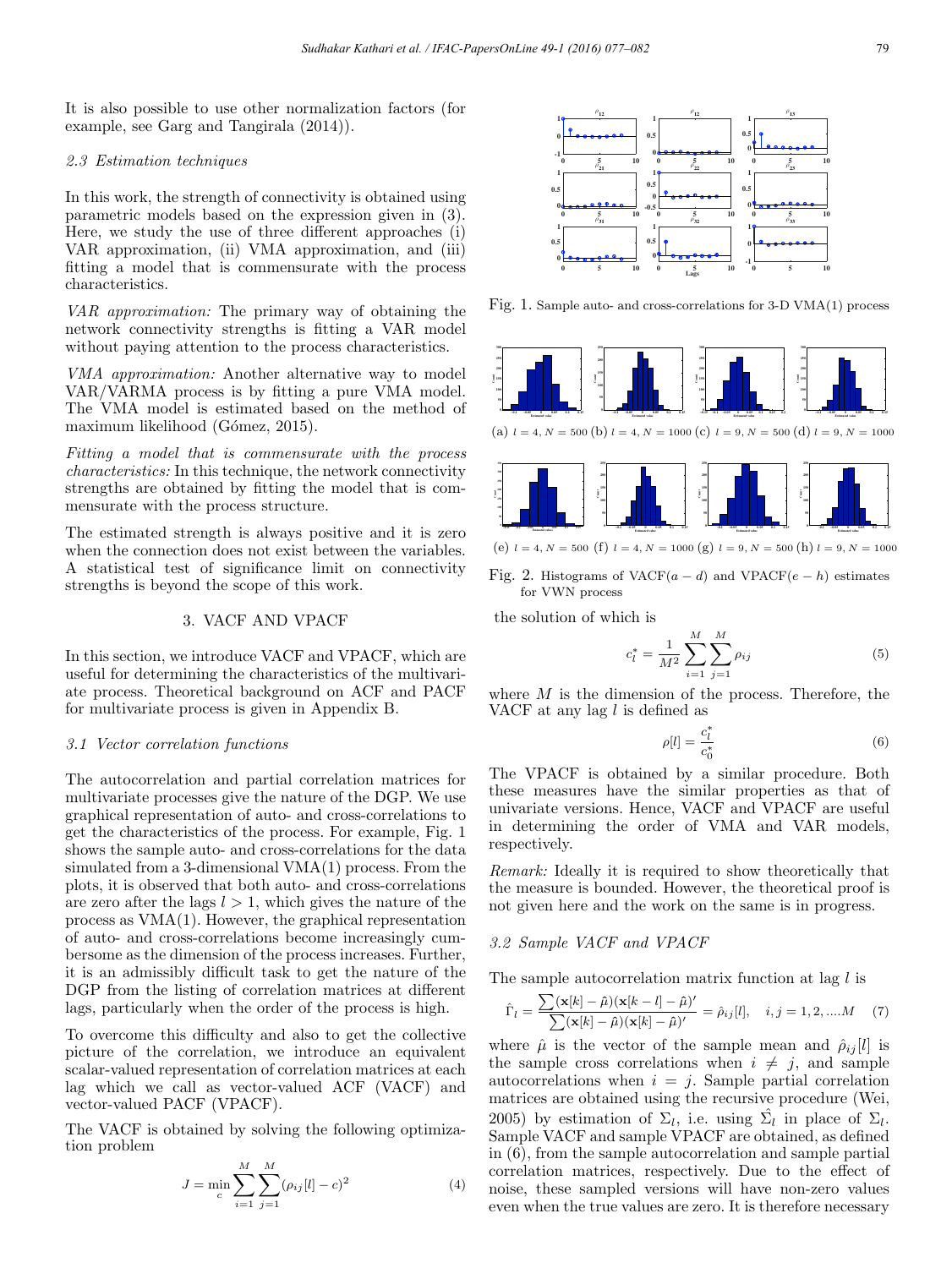

Fig. 3. Sample VACF and VPACF for various multivariate processes

to determine significance levels. These are obtained using Monte Carlo simulations. The histograms of VACF and VPACF estimates for VWN process at different lags are shown in Fig. 2. It is observed that estimates are normally distributed with mean 0 and the variance  $1/N$  ( $N =$ Number of samples). Therefore, the 95% significance levels for the estimates are

$$
\pm 1.96\sigma_{\hat{\rho}[l]} \tag{8}
$$

where  $\sigma_{\hat{\rho}[l]}$  is the standard deviation of the estimates at l.

For example, Fig.  $3(a)$  and Fig.  $3(d)$  shows the sample VACF and VPACF obtained for the data simulated from a 3-dimensional VAR(3) process. From the plots it is observed that the VPACF is zero after the lags  $l >$ 3. Similarly the sample VACF and VPACF for a 4 dimensional VMA (2) are shown in Fig. 3(b) and Fig.  $3(e)$ , respectively. Fig.  $3(c)$  and Fig.  $3(f)$  shows the sample VACF and VPACF of VARMA(1,1) process. Therefore, the VACF and VPACF are useful for determining the overall characteristics of multivariate process.

### 4. SIMULATION RESULTS

Three case studies pertaining to different scenarios are presented to demonstrate the determination of network structure of the causal dynamical processes and quantification of strengths.

### 4.1 Case study 1

Consider a 3-dimensional VAR(3) process as

$$
\mathbf{x}[k] = \begin{pmatrix} 0.2 & 0 & 0 \\ 0.3 & 0.2 & 0 \\ 0 & 0.1 & 0.1 \end{pmatrix} \mathbf{x}[k-1] + \begin{pmatrix} 0.1 & 0 & 0 \\ 0.2 & 0.1 & 0 \\ 0 & 0.2 & 0 \end{pmatrix} \mathbf{x}[k-2] + \begin{pmatrix} 0.2 & 0 & 0 \\ 0.1 & 0.1 & 0 \\ 0 & 0.1 & 0.2 \end{pmatrix} \mathbf{x}[k-3] + \mathbf{e}[k] \tag{9}
$$

where  $e[k]$  is an uncorrelated VWN process with zero mean and unit variance. The process is simulated to obtain 1000 samples of the vector of x. The true network along with connectivity strengths is shown in Fig. 5.

The sample VACF and VPACF shown in Fig. 3(a) and Fig. 3(d) suggest a VAR(3) DGP. This order is identical to the one suggested by the Akaike Information Criteria(AIC). The connectivity strengths are estimated from the direct power transfers by fitting a VAR(3) model. The plots



(b) Using VMA approximation





Fig. 5. True network structure for case study 1



Fig. 6. Estimated network structure with strength of connectivities using different techniques for case study 1

of direct power transfers and the corresponding reconstructed network with connectivity strengths are shown in Fig.4(a) and Fig.6(a) respectively. The diagonal blocks represent the self-connectivity while the off-diagonal block  $(i, j)$ <sup>th</sup> represents the direct influence from source  $x_i$  to  $\sin k x_i$ . In the network connectivity diagram, variables are represented by nodes and the edge with an arrow between two nodes indicates the existence of a directed connection. The cyclic arrow on the node represents the influence of its own variable, if it exists. The value within the parenthesis represents the standard error in the estimates.

For comparison purpose, the connectivity strengths are also estimated by using VMA approximation. The estimated direct power transfers and reconstructed network along with connectivity strengths are shown in Fig. 4(b) and Fig. 6(b), respectively.

### 4.2 Case study 2

Consider a 4-dimensional VMA(2) process as

$$
\mathbf{x}[k] = \begin{pmatrix} 0.4 & 0 & 0 & 0 \\ 0 & 0.4 & 0 & 0 \\ 0 & 0 & 0.4 & 0 \\ 0 & 0 & 0 & 0.4 \end{pmatrix} \mathbf{e}[k-1] + \begin{pmatrix} 0.2 & 0 & 0.3 & 0 \\ 0.4 & 0 & 0 & 0 \\ 0 & 0.2 & 0 & 0 \\ 0.5 & 0 & 0 & 0.1 \end{pmatrix} \mathbf{e}[k-2] + \mathbf{e}[k] \tag{10}
$$

where  $e[k]$  is an VWN process with zero mean and unit variance. The sample VACF and VPACF shown in Fig. 3(b) and Fig. 3(e) indicates that the DGP has the characteristics of VMA(2) process. The true network along with connectivity strengths is shown in Fig. 8. The estimated direct power transfers and the network structure with connectivity strengths obtained by fitting a model with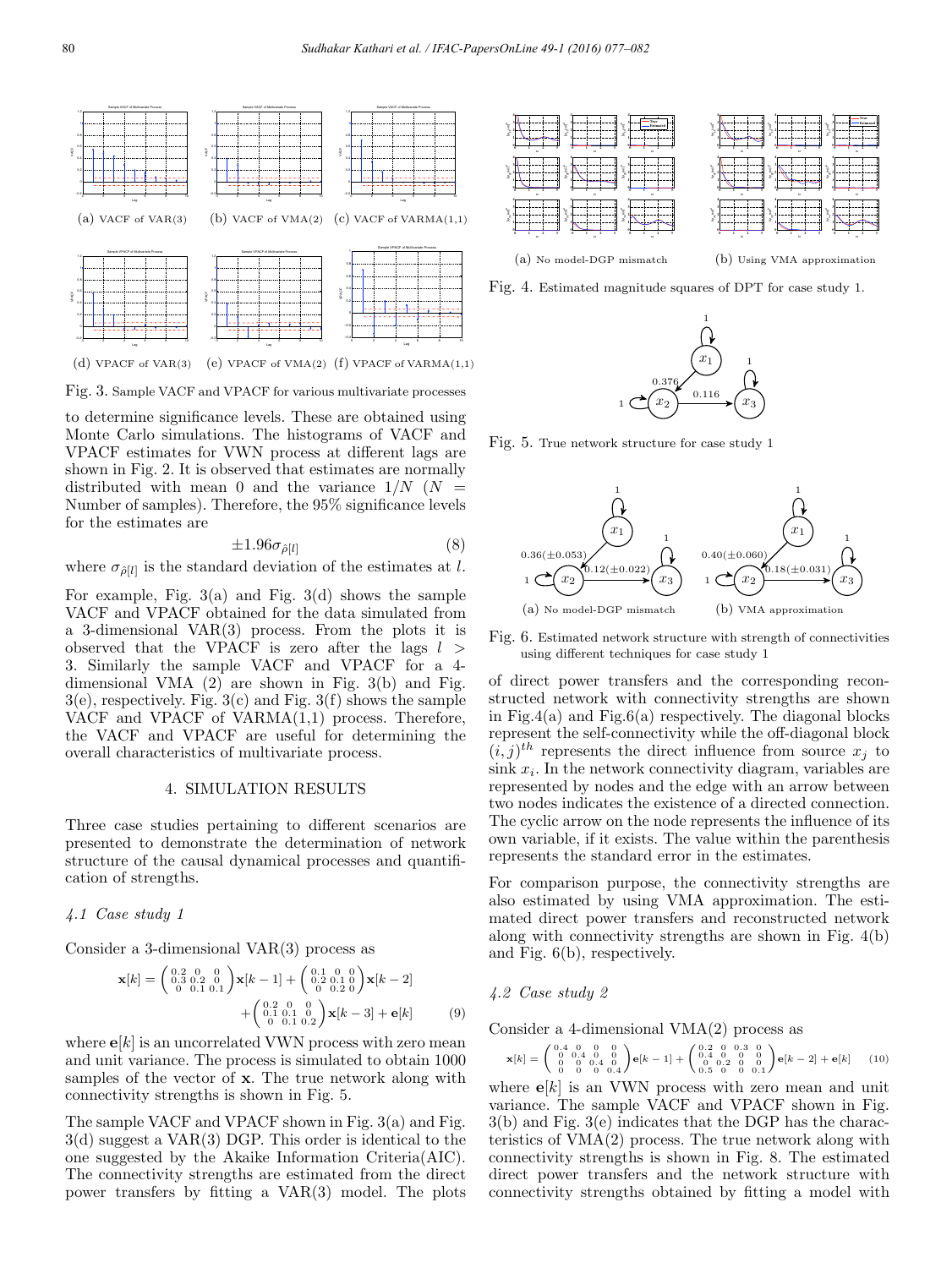



(a) No model-DGP mismatch

(b) Using VAR approximation





Fig. 8. True network structure for case study 2



(a) No model-DGP mismatch



(b) VAR approximation

Fig. 9. Estimated network structures with strength of connectivities ussing different techniques for case study 2

identical structure are shown in Fig.7(a) and Fig.  $9(a)$ , respectively.

The direct power transfers and connectivity strengths obtained using VAR approximation are shown in Fig. 7(b) and Fig. 9(b), respectively. From these results, it is observed that estimation of connectivity strengths using VAR approximation leads to biased and inefficient estimates when the DGP is VMA.

### 4.3 Case study 3

Consider a 3-dimensional  $VARMA(1,1)$  process as

$$
\mathbf{x}[k] = \begin{pmatrix} 0.3 & -0.1 & 0.2 \\ 0.1 & 0.2 & 0.1 \\ -0.1 & 0.2 & 0.4 \end{pmatrix} \mathbf{x}[k-1] + \begin{pmatrix} 0.5 & 0.2 & 0.1 \\ 0.1 & 0.6 & 0.2 \\ 0 & 0.1 & 0.4 \end{pmatrix} \mathbf{e}[k-1] + \mathbf{e}[k] \tag{11}
$$

where  $e[k]$  is the VWN with zero mean and unit variance. The sample VPACF in Fig. 3(f) suggests a VAR (6) approximation while the sample VACF shown in Fig.  $3(c)$ indicates a VMA(3) approximation. The network structure along with connectivity strengths obtained by fitting a model with identical structure is shown in 11(b). Also, the estimated network connectivity strengths using VAR and VMA approximation are shown in Fig. 10(b) and Fig. 11(a) respectively. The true network connectivity strengths are shown in Fig.  $10(a)$ . From these results, it is



Fig. 10. True and esitmated network structures for case study 3



Fig. 11. Estimated network structures with connectivity strengths using different techiques for case study 3

observed that fitting a model that is commensurate with the process characteristics results in unbiased estimates when the underlying DGP is VARMA.

A comparison of bias and standard errors of different estimation techniques for network connectivity strengths obtained using 100 Monte-Carlo simulations is shown in Table 1. It is observed that adapting a VAR structure without paying attention to the process characteristics, results in biased and / or inefficient estimates.

### 5. CONCLUSIONS

In this work we studied the impact of different estimation techniques on the bias and variance of network connectivity strengths in linear causal dynamical systems. One of the main objectives was to carefully investigate the suitability of VAR models for estimating connectivity strengths given that it is a general practice to use VAR models for network reconstruction. The approach was based on the use of two newly introduced vector measures for characterizing the auto-correlation and partial auto-correlation functions and Monte-Carlo simulations. We have also provided expressions for sample VACF and VPACF, while establishing significance levels for the same through Monte-Carlo simulations.

Simulation results demonstrated a comparison of estimation techniques and determination of network connectivity strengths under different scenarios. The main finding of this work is that fitting a model that is commensurate with the process characteristics results in unbiased and / or, efficient estimates of the connectivity strengths. Use of VAR models should be restricted to the case where DGP is also of VAR type. The statistical properties of the estimates are not investigated in present work and is a subject of future work. FInally, it is also believed that the vector measures introduced for obtaining a consolidated picture of the correlation in the multivariate process can